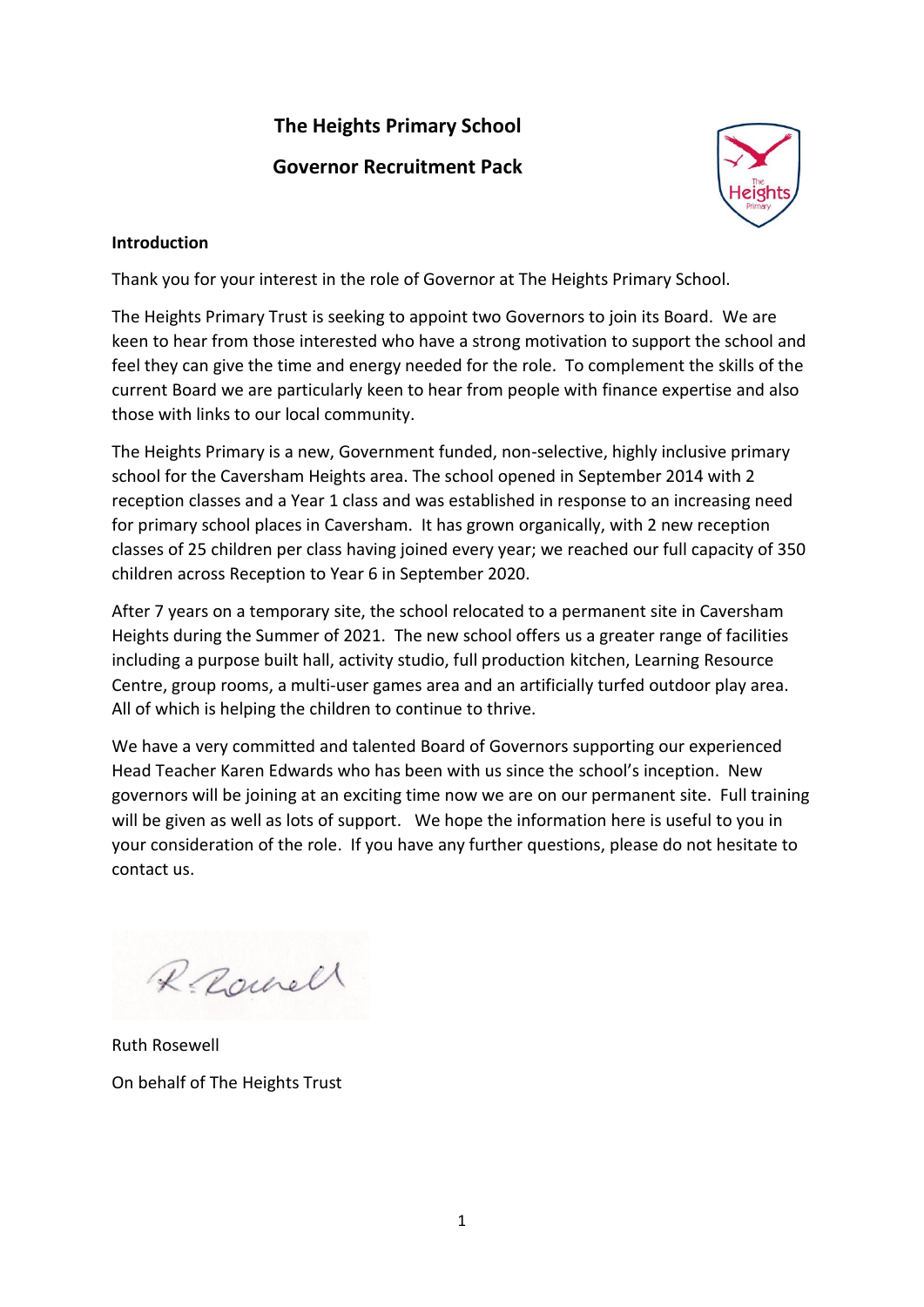## **1. Our Vision and Value**

ASPIRE: **A**chieving **S**uccess **P**romoting **I**ndividual **R**esponsibility and **E**xcellence

The Heights Primary School will enable children to fulfil their own unique potential, growing into confident, capable individuals ready to thrive and achieve success in secondary school. We care for each child in a safe, inspirational and inclusive learning environment. We hope to instil within our pupils a love of learning and hope to support their academic, social, moral, intellectual, emotional and physical development by delivering on our core values:

- Thoughtfulness
- Respect
- Responsibility
- Trust
- Compassion
- Commitment
- Co-operation
- Courage
- Positivity

At The Heights Primary we care for our children in an engaging, caring and secure environment. We provide a full and varied curriculum delivered by qualified and inspirational teachers to prepare our children for the future, as well as equipping them with the skills and enthusiasm they need to pursue learning for the rest of their lives. We are encouraging the children to become an integral part of the local community and have a sense of individual responsibility and worth.

# **2. Our governance structure and makeup**

When The Heights Primary School was first established, obtaining the initial approval from the Department for Education was been driven by the members of The Heights Primary Trust. The governing body is now tasked with implementing the vision of the Trust, and therefore sets the strategic aims and objectives of the school, and monitors progress made towards achieving those. Our Headteacher, Mrs Edwards, is responsible for implementing the strategic plan of the governing body, as well as the operational aspects involved in running a school.

The members of the Board of Governors are officially "Trustees". They are known day to day as "Governors"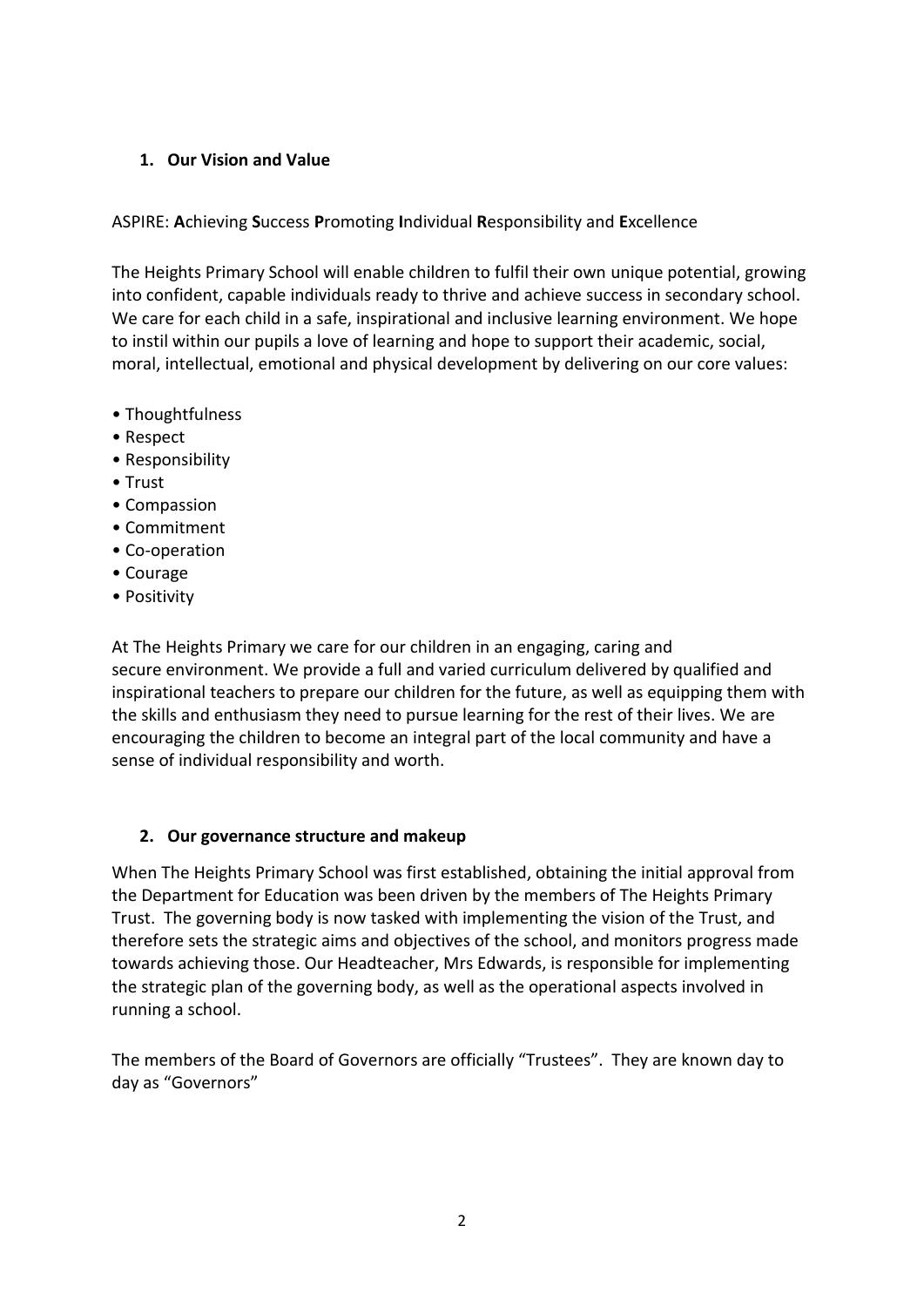## **Responsibilities of the Trust – The "Trust Members":**

- Holding the governing body to account, to ensure that the objectives of the Trust are met;
- Appointing new governors where necessary;
- Ultimately responsible to the Department of Education for the correct use of public funds and provision of a quality level of education.

#### **Responsibilities of the Trustees/Governing Body - The "Governors":**

- Implementing the vision of The Heights Primary Trust;
- Ensuring the quality of education provision;
- Challenging and monitoring the performance of the school, acting as a critical friend to the Headteacher;
- Managing the school's finances and risks;
- Ensuring that the school is operated in line with its Funding Agreement and complies with charity and company law;
- Appointing staff and reviewing staff performance and pay, in conjunction with the Headteacher.
- **3. Governor Job Description**

# **Governors are volunteers. The Charity Commission defines Governors as the people responsible for governing a charity and directing how it is managed and run.**

The three core functions of the Board of Governors are to:

Ensure clarity of vision, ethos and strategic direction

- o This means that you need to make sure your trust has a clear idea of what it wants to achieve, and a plan for how to achieve it
- $\circ$  Your role is to help set and embed your trust's vision, ethos and strategy, and use these to monitor how the trust is doing
- Hold executive leaders to account for the educational performance of the organisation and its pupils, and the effective and efficient performance management of staff
	- o This means you need to make sure that trust leaders are using their professional judgement properly and managing the performance of staff and pupils effectively
	- $\circ$  You also need to make sure that the information you get from your trust leaders is accurate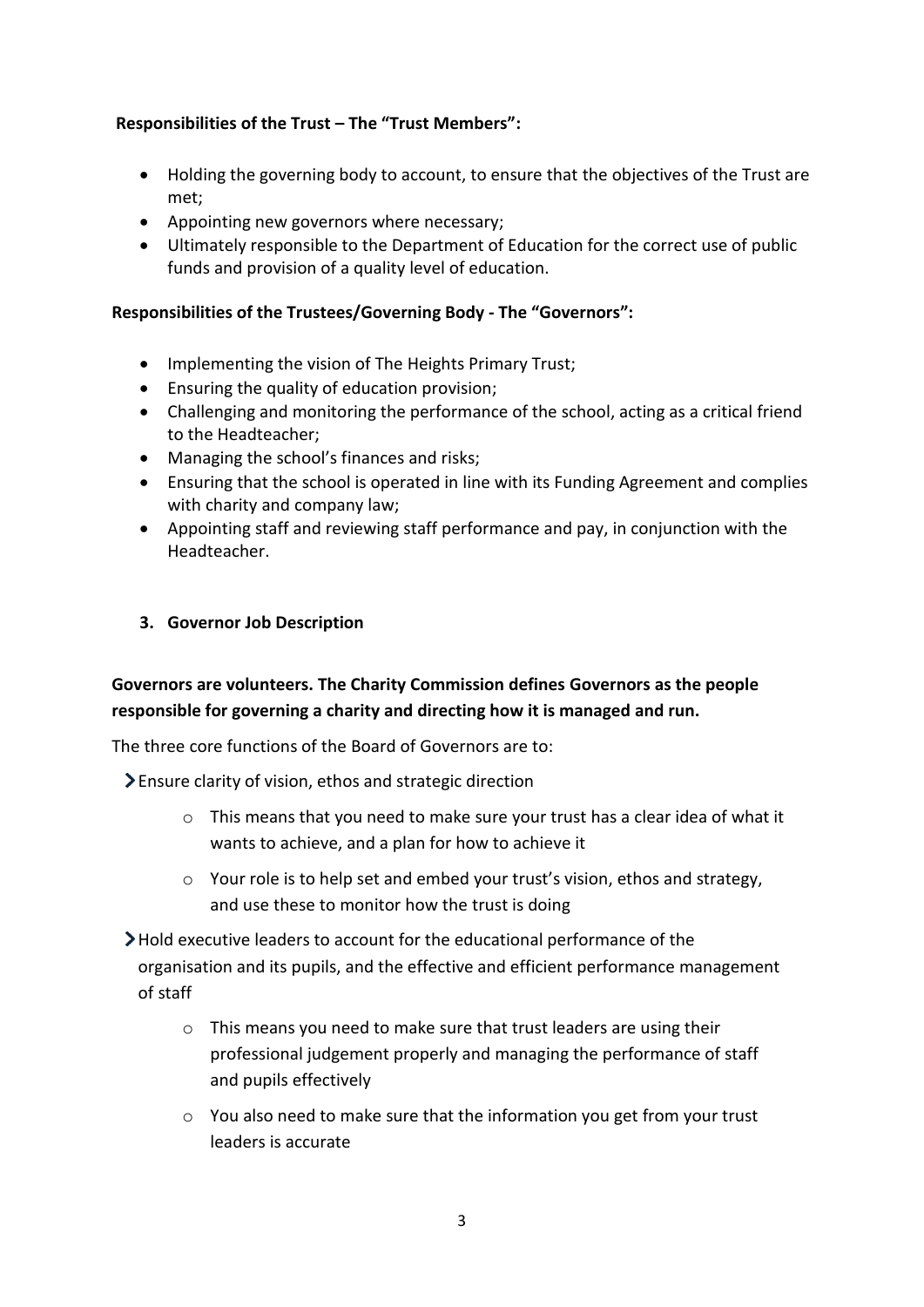Oversee the financial performance of the organisation and make sure money is well spent

- $\circ$  Your role here is to monitor your trust's finances and make sure the trust is achieving value for money
- o Ultimately, you need to be sure that public money is spent correctly in the best interests of your pupils

#### **Responsibilities**

- Develop the trust's vision and strategy
- Establish a culture of high educational standards, which promotes staff and pupil wellbeing
- Set the trust's strategic aims and objectives
- Ensure all pupils have access to a broad and balanced curriculum
- Monitor provision for pupils with special educational needs and disabilities (SEND)
- Monitor educational performance of academy, using a range of data sources
- Ensure stakeholders (parents, pupils, staff and the local community) are informed and consulted as appropriate
- Approve the budget for the academy trust
- Monitor and evaluate the trust's financial performance
- Approve and review trust policies, and hold staff to account for their implementation
- Ensure the trust is compliant with legal requirements, including that all statutory policies and documents are in place
- Make sure the trust complies with laws that apply to charities and companies, and with its funding agreement
- Carry out the appointment and performance management of the Head Teacher
- Be a source of challenge and support to the Head Teacher
- Monitor and evaluate the trust's staffing structure
- Monitor health and safety in the academy

#### **Skills and experience**

Essential:

- Critical listening and the ability to ask effective questions
- > Strategic thinking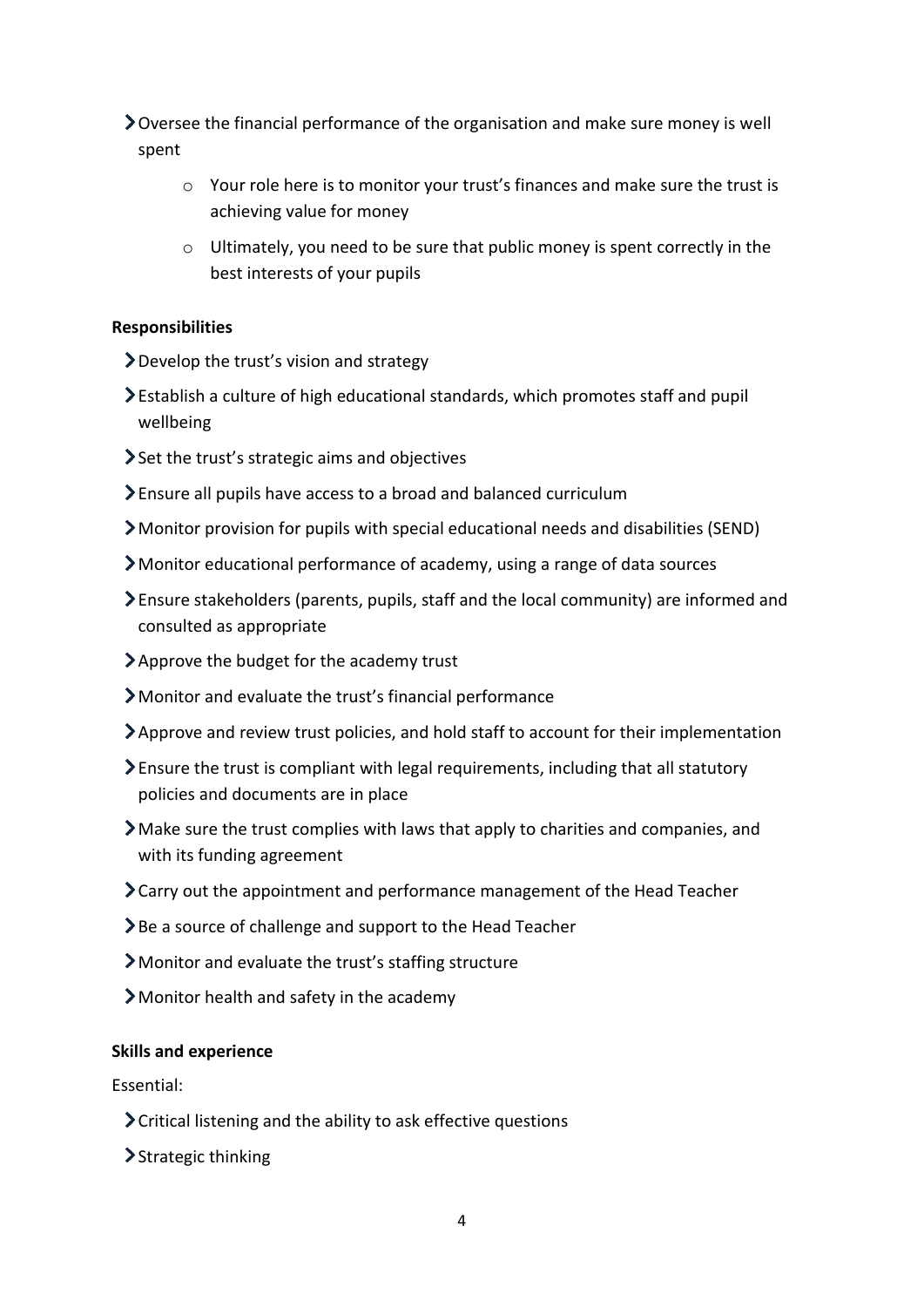- Excellent communication
- Problem solving and analysis

## Desirable:

- Understanding of data
- Finance and/or accounting knowledge
- >HR experience
- Knowledge of education
- >Leadership and management
- Risk management
- Evidence of community involvement (Caversham or other)

#### **Benefits to you**

Skills you will develop

- > Strategic planning
- Experience on a board
- Holding senior leaders to account and ability to provide challenge
- Finance, and maintaining oversight of potentially multi-million pound budgets
- Analysing data
- > Human resources and performance management
- > Project management
- Marketing
- Communication and teamwork
- Decision making
- > Problem solving

## **Time commitment**

The time commitment for the governor role will vary depending on which subcommittees or voluntary additional projects and working groups you choose to get involved with. However, all governors must attend at least 3 of the 4 meetings of the full board meetings per year and the majority of the subcommittee meetings.

Usually governors sit on a committee focused on an area they have knowledge of, or are particularly interested in. The committee schedule is below.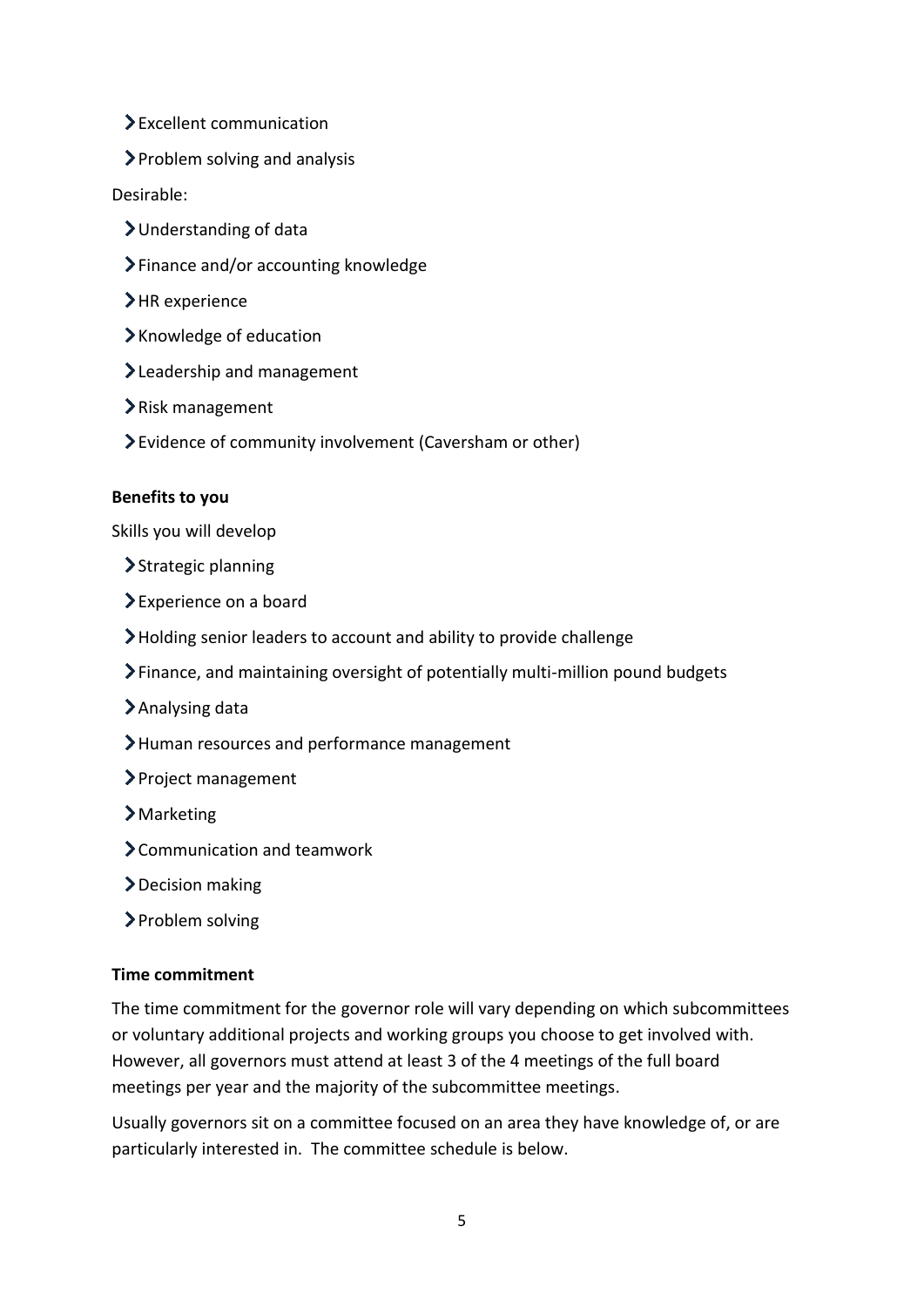Preparation for meetings includes reading papers and preparing questions for senior leaders.

You will also be expected to undertake any training required to enable you to discharge your role effectively.

Governors are also expected to visit the school while it is open to pupils at least 2 times per year.

The term of office is 4 years.

# **Additional information**

The Heights is a single Academy school and is both a charity and a company limited by guarantee. Academy Governors are therefore both charity governors and company directors, and must comply with company and charity law.

# **4. Meeting schedule in brief**

- Full Governing Board Meetings are held four times a year on a Thursday evening from 7pm to 9.30pm.
- Governors are requested to sit on one or two subcommittees which meet as follows:
	- a. Curriculum Standards and Progress Three times a year on a Friday 8am to 9.30am
	- b. Pupil & Staff Welfare- Three times a year on a Tuesday from 6.30pm to 8pm
	- c. Premises & Finance Six times a year from 7.45am to 9.45am
- Additional meetings and ad hoc working groups are scheduled to meet the availability of those attending.

# **5. Application Process and Timetable**

- Applications are welcome via our application form which can be found here http://www.theheightsprimary.co.uk/community-governors
- Applications should be returned to the Clerk to the Governors at [aileen.moore@theheightsprimary.co.uk](mailto:aileen.moore@theheightsprimary.co.uk) and they will be reviewed by the Trust Members as they are received.
- $\bullet$
- If you have any questions about the role or would like to speak to the Chair of the Trust before applying please emai[l aileen.moore@theheightsprimary.co.uk](mailto:aileen.moore@theheightsprimary.co.uk)
- All shortlisted applicants will be invited to have an informal tour of the school with the Head Teacher and Chair of Governors.
- Interviews will be held with members of the Trust at the school.